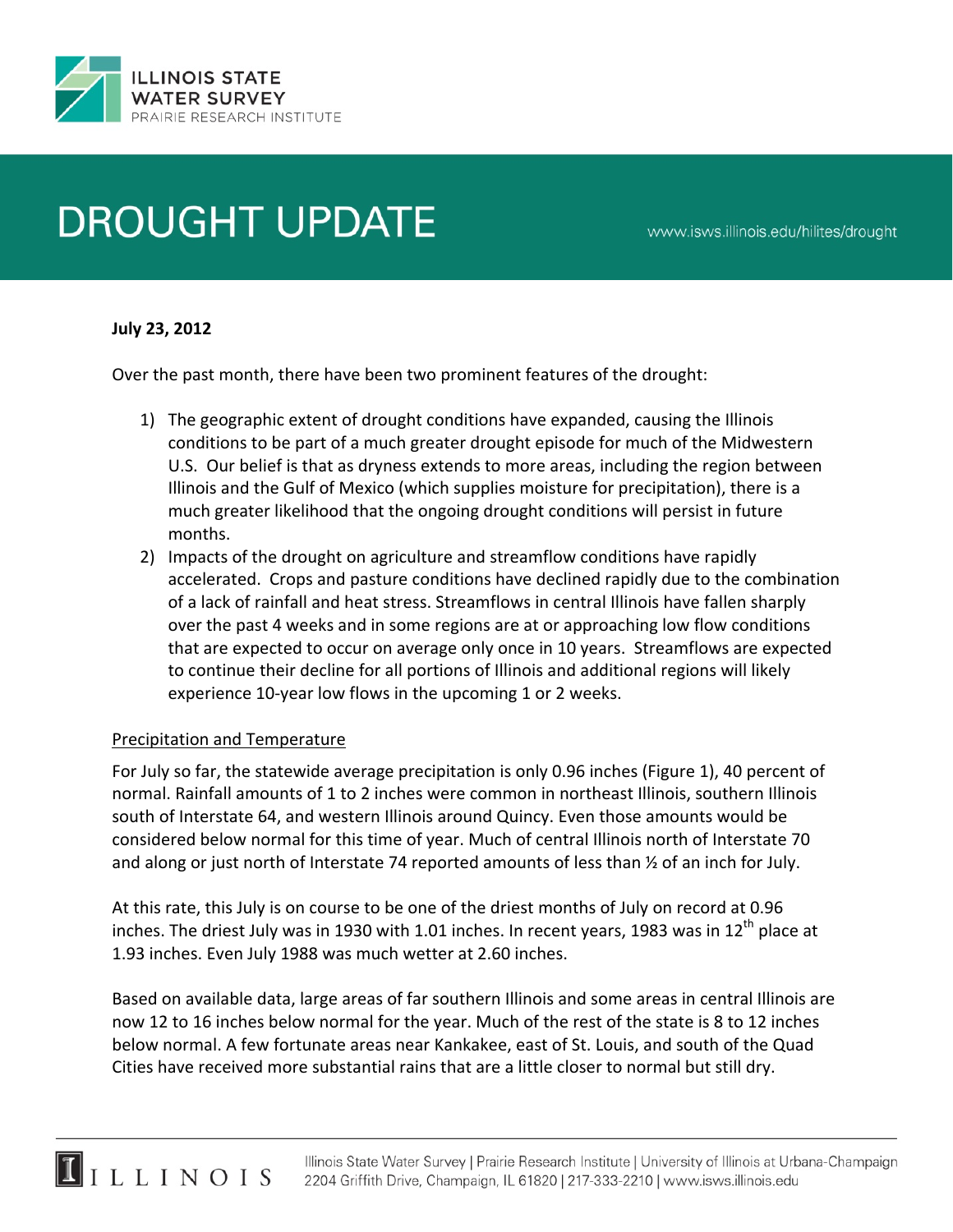At this point in time, the year-to-date statewide precipitation is 13.54 inches, making it the second driest January‐July period in the record and virtually tied with 1934 at 13.55 inches. Only in 1936 were conditions drier through July with 12.22 inches. By comparison, 1988 was in third place at 14.60 inches. The statewide records go back to 1895.

Temperatures have been much above‐normal this month as well. Most areas have had extended periods of 90 degree weather with temperatures at or above 100 degrees on multiple days. Also problematic for crops is that night‐time temperatures have remained high as well with lows only in the upper 60 and low to mid 70s, depending on where in the state. As of July 23, the statewide average temperature is 82.0 degrees, making it the second warmest July on record so far. The warmest July on record was in 1936 at 83.1 degrees.

In summary, Illinois is facing one of its hottest and driest July on record. In addition, it is experiencing one of its hottest and driest January‐July periods on record.

## Agricultural Conditions

This week it was reported that 66 percent of the corn crop, 49 percent of the soybean crop, and 91 percent of pasture was rated poor to very poor by the U.S. Department of Agriculture. Topsoil was rated at 91 percent poor to very poor and subsoil was rated 97 percent poor to very poor. More details can be found in the weekly Illinois Weather and Crops report published by the USDA.

## **Streamflows**

Most Illinois streams are experiencing much-below normal flow levels (in the lowest  $10^{th}$ ) percentile for this time of year), with the primary exceptions occurring in the very northern portions of the State, the Chicago metropolitan area, and the Little Wabash River watershed in southeastern Illinois that experienced a localized heavy rainfall event during this period. Many streams, particularly those in central Illinois have fallen sharply from their water levels in late June, with July flow rates being 20% or less of the flows experienced a month earlier. Streams in northern Illinois that have a high groundwater contribution are less prone to sharp declines in water level.

Most streams in Illinois do not experience their annual minimum flows until September, and in extremely dry years streamflows often continue to decline through October and even November before rebounding during the cool season. Thus, while certain streams are already close to their estimated 10‐year low level, without substantial amounts of rain we expect streamflows will become even lower over the next 2‐3 months. Currently, only certain streams in the Sangamon and Vermilion‐Wabash watersheds are experiencing 10‐year low flows, but given the present rate of flow recession we expect streams in many portions of central and southern Illinois to reach their 10‐year low flow in the upcoming 2 weeks.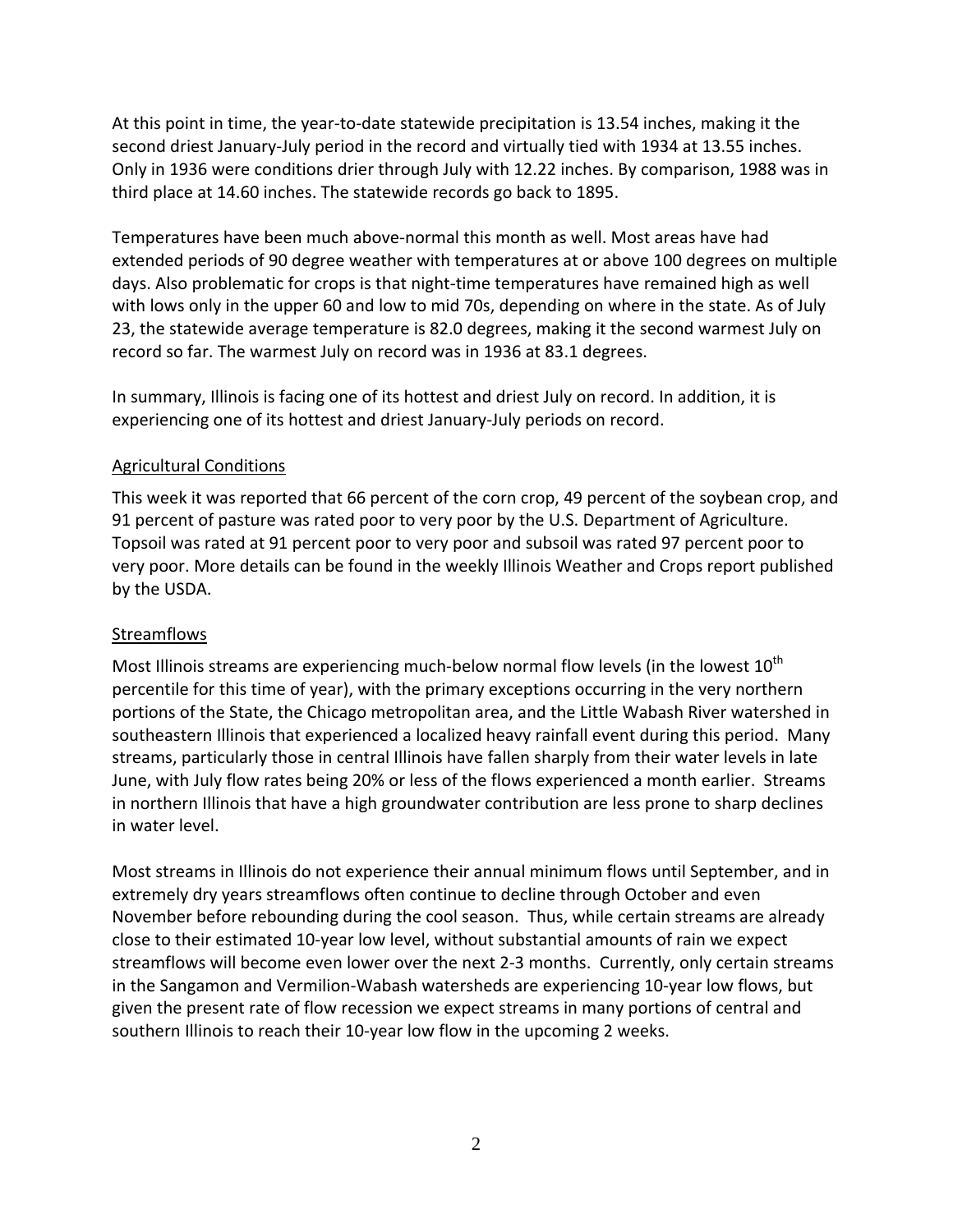The environmental impacts to fish and wildlife are typically related to both water levels and temperatures. Thus, the end‐of‐summer period over the next 6‐8 weeks (through early September) will likely have the greatest potential for fish kills and other environmental impacts.

#### Community Water Supplies

Communities that obtain water from surface water and shallow groundwater sources are typically the most vulnerable to drought impacts. Analysis of community surface water systems by the ISWS (www.isws.illinois.edu/data/ilcws/drought.asp) shows that most of these water supply systems are expected to have adequate resources during an extreme drought‐of‐record condition. Communities that withdraw water directly from large rivers are typically the most adequate, thus we do not expect immediate water supply concerns related to projected low streamflow amounts. However, 24 of the roughly 55 community reservoir systems in Illinois are considered to be at-risk during extreme drought. Many of these at-risk reservoirs are designed to endure drought periods lasting 18 months or longer, and are not threatened at this time. However, the Decatur reservoir is vulnerable to droughts lasting only 8‐10 months in duration, and for this reason its situation needs to be closely monitored. In addition, most of Illinois' off‐channel reservoirs (reservoirs that have been constructed through either excavation or embankments as opposed to the impoundment of streams), which often contain only a 180‐ day supply of water for the community, are considered vulnerable and there is often comparatively little information available for these systems.

The ISWS maintains long‐term monthly records of water levels at over 30 water supply reservoirs located primarily in central and southern Illinois. The network provides valuable comparison to long‐term hydrologic conditions to determine relative severity of drought impacts. As of the end of June, a majority of these reservoirs were slightly below normal. Typically, even during many drought years, these reservoirs remain at full pool into July. The drawdown rate at reservoirs is primarily impacted by streamflow inflow, withdrawals from the reservoir, and evaporation. The greatest amount of reservoir drawdown will occur as a result of a drought's persistence over many months, and less by the intensity or drawdown rate for any one or selected set of months. To this extent, it is still too early to project how this particular drought will affect most water supplies other than to indicate that it has occurred very early in the season (and thus is having noticeable agricultural impacts) and so far is as equally intense as severe droughts in the 1900s. For communities that are estimated to have vulnerable supplies, it may be prudent to respond by undertaking water conservation measures.

## Shallow Groundwater

Statewide, shallow groundwater levels are below normal with an average departure of 2 feet as of the end of June. Shallow groundwater levels continue to decline in response to little precipitation recharge with an average decrease of 1.3 feet from last month. Levels are approximately 4.5 feet below that from June of last year. The ISWS Center for Groundwater Science is receiving calls from domestic well owners looking for alternate sources of groundwater due to dry conditions mainly from owners of shallow, large-diameter bored wells.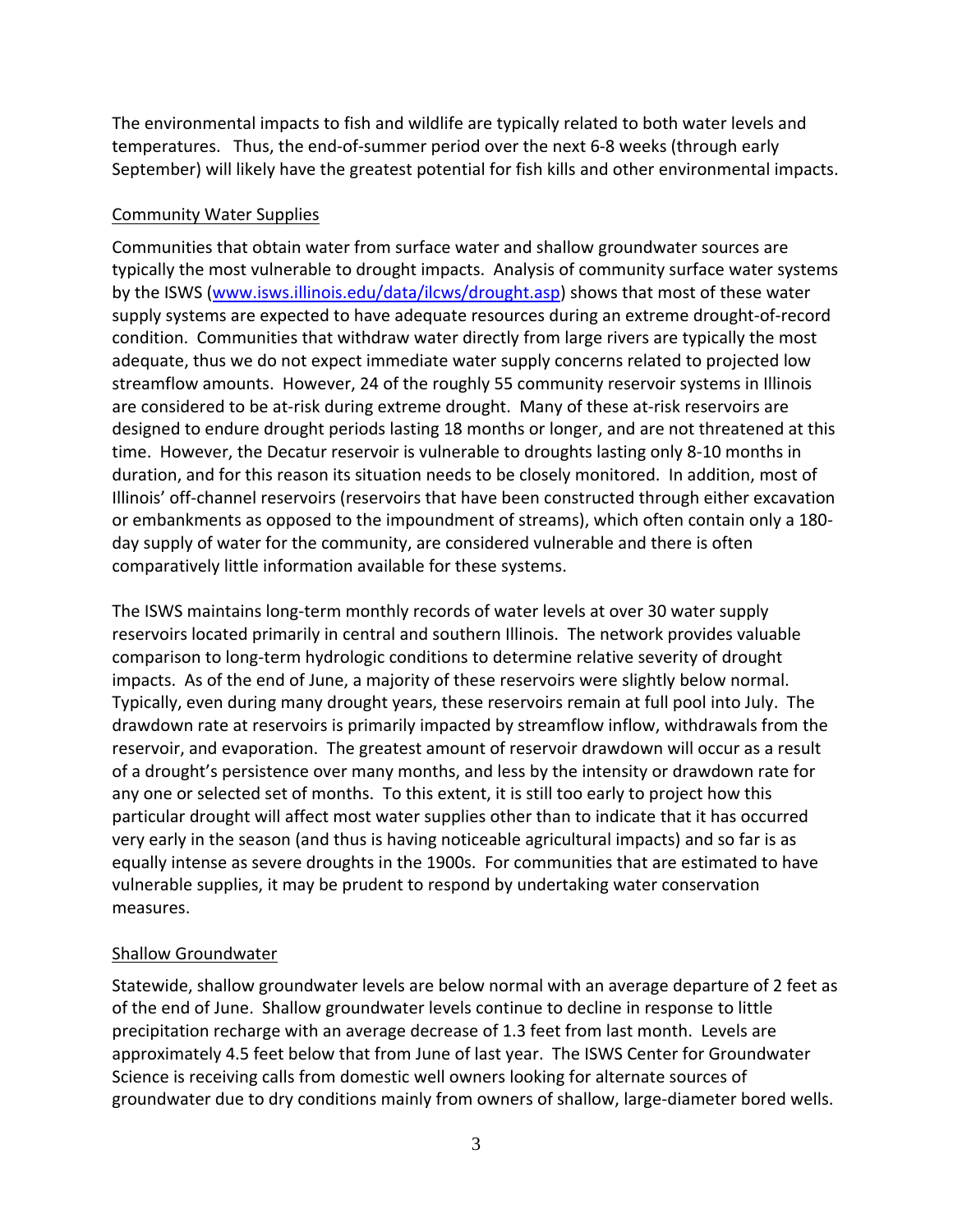Concerns and requests for information related directly to drought conditions has currently come from six counties; Kane, Winnebago, Lake, Sangamon, Woodford, and Effingham.

Heavy irrigation in Lee, Whiteside, Bureau, Champaign, and Kankakee Counties has been reported, necessitating the lowering of domestic well pumps in areas surrounding the irrigation wells. In one instance (Champaign Co. north of Fisher) new deeper wells are currently being drilled because of water level declines below the current well systems. Observation wells in Lee/Whiteside/Bureau report declines from 16 to 30 feet from April.